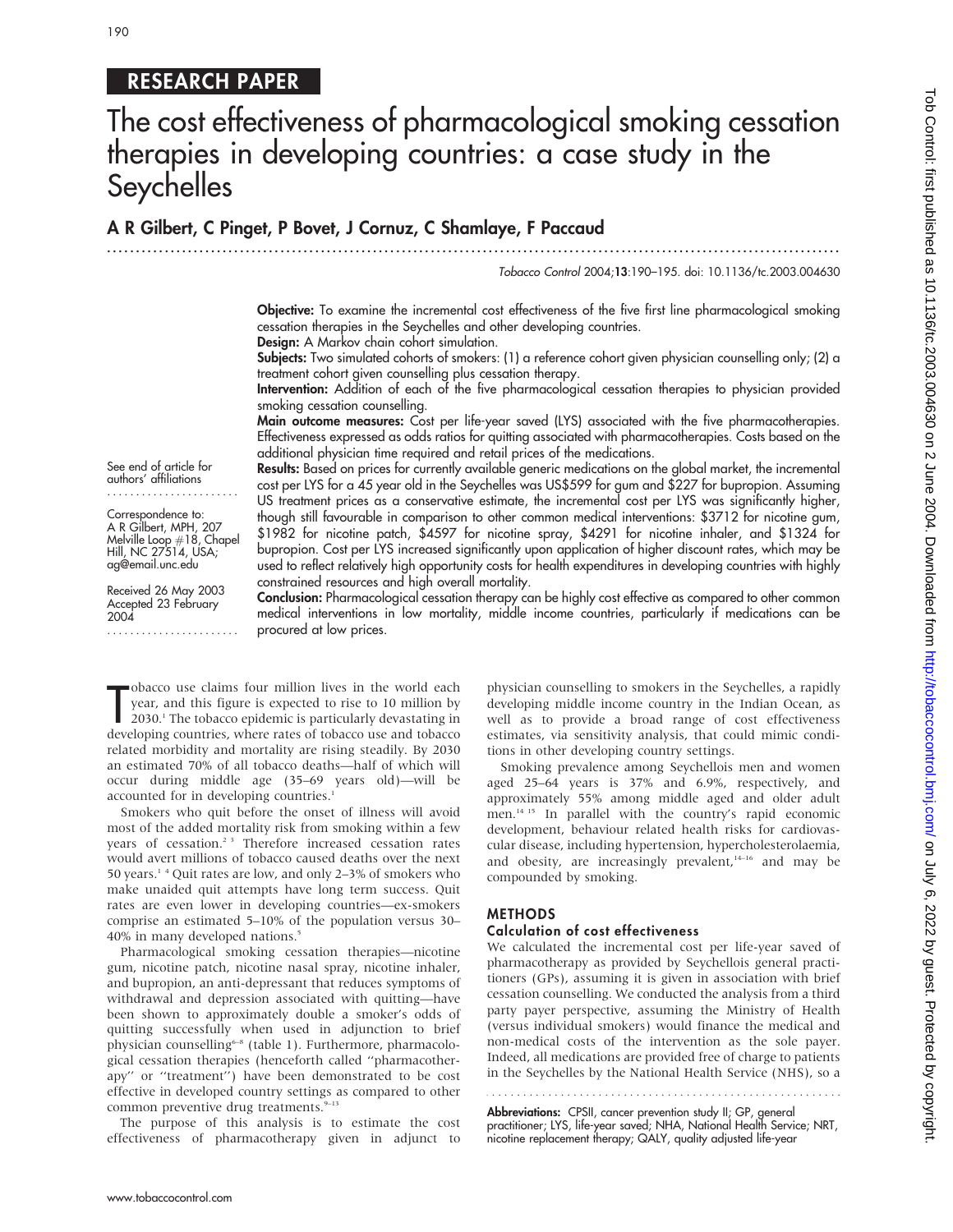| Table 1 Variables used in the analysis                                                                                                                                                                                                                                                                                                                                                                                                                                                                                                                                                                |                                                                                                                                                                                                                                                                                  |
|-------------------------------------------------------------------------------------------------------------------------------------------------------------------------------------------------------------------------------------------------------------------------------------------------------------------------------------------------------------------------------------------------------------------------------------------------------------------------------------------------------------------------------------------------------------------------------------------------------|----------------------------------------------------------------------------------------------------------------------------------------------------------------------------------------------------------------------------------------------------------------------------------|
| Variable                                                                                                                                                                                                                                                                                                                                                                                                                                                                                                                                                                                              | <b>Base case (range for</b><br>sensitivity analysis)                                                                                                                                                                                                                             |
| Natural cessation rate among all smokers (%)<br>OR†* counselling only<br>OR+** nicotine gum<br>OR†** nicotine patch<br>OR+** nicotine spray<br>OR†** nicotine inhaler<br>OR+** bupropion<br>Smokers who stop treatment after first month (%)<br>Smokers who stop treatment after second month (%)<br>Lifetime probability of relapse after one year of abstinence (%)<br>Time required for counselling (minutes)<br>Additional physician time required for treatment (minutes)<br>Cost of pharmacological treatments<br>Cost per hour of physicians' time for counselling (US\$)<br>Discount rate (%) | $2.5(1-4)$<br>1.73 (1.46-2.03)<br>$1.66$ (1.52-1.82)<br>$1.80(1.61 - 2.01)$<br>$2.35(1.63 - 3.38)$<br>$2.14(1.44-3.18)$<br>$2.51(1.5-3.0)$<br>$50(40-60)$<br>$20(15-25)$<br>$35(10-50)$<br>$10(5-15)$<br>90 (75-105)<br>US prices (12.5-100%)<br>11.11 (1.40-22.22)<br>$3(0-10)$ |
| 95% confidence intervals used for sensitivity analysis range for treatment odds ratios.<br>*Odds ratio for continued cessation after one year, as compared to no intervention.<br>**Incremental odds ratio for continued cessation after one year, as compared to counselling only.<br>†Sources: Silagy, Silagy et al, <sup>7</sup> Fiore MC et al. <sup>8</sup>                                                                                                                                                                                                                                      |                                                                                                                                                                                                                                                                                  |

third party payer perspective has the advantage of presenting the results in a most practical context for policymakers.

We used a validated Markov-chain computer simulation to synthesise two cohorts of identical smokers.<sup>17</sup> We characterised the two cohorts according to a set of base case assumptions (table 1) and used the Markov design to account for smoking relapse among a subset of patients who started pharmacotherapy. The reference cohort received only cessation counselling from a physician. The second cohort received the same counselling plus each of the five pharmacotherapies. We expressed the cost effectiveness of the interventions as the incremental cost per life-year saved that is attributable to the offer, use, and follow up of each of the five treatments.

#### Natural cessation rates and risk of relapse

Data on natural (unassisted) quit rates are not available for the Seychelles. Therefore, based on data extracted from the existing literature, we assumed a natural quit rate among smokers of 2.5%.<sup>18 19</sup> The long term risk of relapse for former smokers is not well documented in developing countries, so we adopted the conservative assumption of a 35% lifetime probability of relapse after one year of abstinence.<sup>9 11 20 21</sup> Based on available evidence and theory, we assumed that only 25% of current smokers are truly prepared to make a serious quit attempt.<sup>22 23</sup> Each of these variables was subjected to sensitivity analysis.

#### Mortality effects of smoking cessation

We based the mortality effects of smoking cessation on the results of the American Cancer Society cancer prevention study II (CPSII), which compared mortality rates for smokers and non-smokers according to five year age ranges up to age 75.20 According to this and other studies the excess mortality risk declines significantly within the first few years after cessation, and the mortality rate of former smokers finally rejoins that of never smokers approximately 20 years after quitting.2 3 20 24 Based on the findings of the CPSII we extrapolated the mortality curves to age 90 and supposed a phase-in period of 25 years for former smokers' mortality risk to return to that of non-smokers.<sup>20</sup>

#### Cost of pharmacotherapy

We calculated the total cost of pharmacotherapy by summing the cost of the additional time spent by GPs and the respective prices for each treatment. Pharmacotherapy is not yet available in the Seychelles, so we used 2003 US retail prices as a conservative base case assumption (CVS, Chapel Hill, North Carolina, USA; RiteAid, Los Angeles, California, January 2003). Because treatment prices can vary significantly across countries (table 2), $25-28$  we conducted sensitivity analysis including prices as low as 12.5% of US prices (current prices of locally manufactured nicotine gum and bupropion in India). Current US clinical guidelines recommend that treatment usually last 1-6 months.<sup>8</sup> To reflect an average course of treatment, we assumed that treatment lasts three months. In the analysis we assumed that all patients who start pharmacotherapy use at least one month's supply of treatment.

We based the cost of health care providers' time in the Seychelles on 2002 wages in the NHS, which employs more than 95% of the country's practising physicians. Average monthly wages including all allowances and benefits were approximately \$3000 to \$4000 (15 000 to 20 000 Seychelles rupees) for consultants and medical officers, \$2000 ( $\sim$ 10 000 SRs) for GPs (used as base case assumption), and \$1000  $(-5000$  SRs) for senior nurses. We also calculated the cost effectiveness of pharmacotherapies assuming monthly provider wages of \$500 and \$250 to reflect lower physician salaries that may be representative in many other middle and lower income developing countries. We assumed that initial cessation counselling would last 10 minutes for all patients, and that patients who agree to undergo pharmacotherapy would receive six additional 15 minute follow up sessions.

|                                                                                                                                                                                                                                                 |       | Gum $(4 \text{ mg})$ | Patch<br>$(7 \text{ mg} -$<br>$21$ mg) |       | Spray<br>(10 ml) |                   | <b>Bupropion</b><br>$(150 \text{ mg})$ |      |
|-------------------------------------------------------------------------------------------------------------------------------------------------------------------------------------------------------------------------------------------------|-------|----------------------|----------------------------------------|-------|------------------|-------------------|----------------------------------------|------|
|                                                                                                                                                                                                                                                 | Price | Ratio                | Price                                  | Ratio | Price            | Ratio             | Price Ratio                            |      |
| USA <sub>†</sub>                                                                                                                                                                                                                                | 475   | 1.00                 | 321                                    | 1.00  | 1145             | 1.00              | 410                                    | 1.00 |
| Switzerland <sup>25</sup>                                                                                                                                                                                                                       | 362   | 0.76                 | 362                                    | 1.13  | 756              | 0.66              | 354                                    | 0.86 |
| $IJK^{26}$                                                                                                                                                                                                                                      | 254   | 0.53                 | 321                                    | 1.00  | 649              | 0.57              | 193                                    | 0.47 |
| Canadat                                                                                                                                                                                                                                         | 251   | 0.53                 | 303                                    | 0.94  | <b>NA</b>        |                   | 120                                    | 0.29 |
| $S$ pain $27$                                                                                                                                                                                                                                   | 237   | 0.50                 | 235                                    | 0.73  | 432              | 0.38              | 219                                    | 0.53 |
| France <sup>28</sup>                                                                                                                                                                                                                            | 214   | 0.45                 | 259                                    | 0.81  | N/A              | $\qquad \qquad -$ | 242                                    | 0.59 |
| Swedent                                                                                                                                                                                                                                         | 153   | 0.32                 | 157                                    | 0.49  | 364              | 0.32              | 189                                    | 0.46 |
| India‡                                                                                                                                                                                                                                          | 63    | 0.13                 |                                        |       |                  |                   | 48                                     | 0.12 |
| *Average daily dose: gum, 10 pieces/day; patch, 1/day; spray, 24<br>applications/day; bupropion, 2 pills/day.<br>†Prices based on original survey of local pharmacies, December 2002.<br>‡Prices indicated by a local manufacturer, April 2003. |       |                      |                                        |       |                  |                   |                                        |      |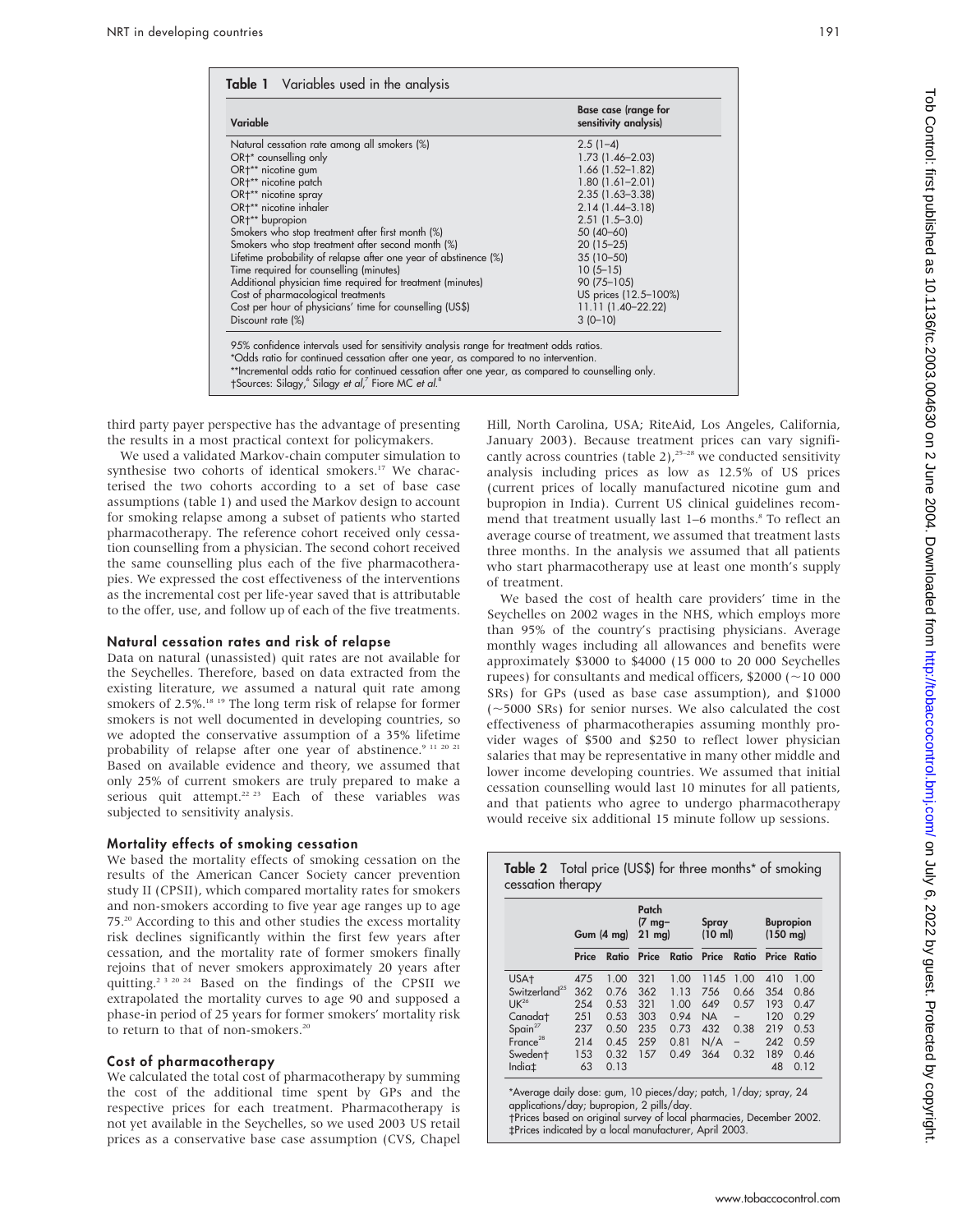Currency exchange rates as published in the Seychelles currently range from 4.8:1 (Seychelles rupees:US\$) to 5.2:1. To facilitate easy use of the study results, we applied a currency exchange rate of 5.0:1 to all cost data.

## Sensitivity analysis

Sensitivity analysis accounts for real life variations in input values that could have important effects on cost effectiveness. In this study, we conducted multi-way sensitivity analysis to show the independent and interactive effects of a wide range of possible values in health care provider salary, treatment price, and discount rate. The approach not only highlights the relative influences of these variables on cost effectiveness, but also extends the relevance of the results to other generalised developing country settings.

## **Discounting**

To account for the time gap between the costs of the intervention and the benefits in life-years saved, it is common practice to calculate the present discounted value of the earlier incurred costs and the later realised benefits, thereby measuring their value on the same relative scale.<sup>29 30</sup> We used a 3% discount rate in our base case analysis, which adheres to current guidelines for cost effectiveness analysis.<sup>31</sup> However, to present the results in their ''raw'' form and to acknowledge other discounting rationales, we included rates of 0%, 5%, and 10% in our sensitivity analysis.

## RESULTS

Cost per LYS for all treatments should be interpreted in incremental terms, as they assume a base of physician counselling and reflect only the additional costs and benefits derived from adding pharmacotherapy to counselling. The cost per LYS in the Seychelles for counselling only was \$64 for men and \$97 for women.

According to the Seychelles base case assumptions, the cost per LYS ranged from \$1311 to \$6032 for men, and from \$2052 to \$9777 for women (table 3). For each treatment, the cost effectiveness ratio is lowest for men and women aged 35–49. All treatments become progressively less cost effective as patient age decreases or increases from the middle aged groups, resulting in a U shaped curve of cost effectiveness. While treatment efficacy is assumed to be equal across all age groups, for younger smokers, discounting and a relatively higher proportion that would have quit successfully without treatment sometime in the future diminish the cost effectiveness of treatment. Older smokers have relatively fewer life-years left to be saved, which diminishes the benefits but not the costs of the intervention, thereby lowering overall cost effectiveness at older ages.

The most cost effective treatment is bupropion, due to relatively high efficacy and low cost as compared to the other treatments, followed by the patch, gum, inhaler, and spray, in descending order. All treatments are more cost effective for men than for women. As men smoke in greater quantities than women, they tend to gain more units of benefit—lifeyears saved—from cessation at the same cost, thereby yielding lower (that is, more favourable) cost effectiveness ratios than women.<sup>32</sup>

Multi-way sensitivity analysis, based on a 45 year old male smoker, a range of provider salaries, treatment prices, and discount rates, demonstrated important influences on cost effectiveness (table 4). The strongest influences on cost effectiveness were treatment price and discount rate. For example, assuming Seychelles GP wages and a 3% discount rate, the cost per LYS for nicotine gum was over six times higher at 100% US treatment prices than at 12.5% treatment prices (\$3712 versus \$599, respectively). Based on these same assumptions, the cost per LYS for bupropion was 8.6 times higher at 100% versus 12.5% US prices (\$1952 versus \$227, respectively). Assuming Seychelles GP wages and 50% treatment prices, the cost per LYS for the patch was 11.4 times higher applying a 10% discount rate versus a 0% discount rate (\$5219 versus \$458, respectively).

The relative influence of health care provider cost was weak. For example, assuming 50% treatment prices and a 3% discount rate, the cost per LYS for gum was only 1.16 times higher at the highest salary than at the lowest (\$2088  $\nu$ ) \$1798, respectively). Treatment efficacy also has a potentially important influence on cost effectiveness, particularly for the nicotine spray and inhaler, whose confidence intervals for efficacy are relatively wide. For example, if the odds ratio of quitting for the spray were 3.38 versus 1.63, the cost per LYS would be approximately 70% lower (data not shown).

# DISCUSSION

Overall, pharmacotherapy—particularly bupropion, nicotine patch, and nicotine gum—is a cost effective intervention for reducing avoidable death and disease caused by tobacco use. Pharmacotherapy is highly cost effective as compared to other medical interventions that are often sponsored or subsidised by governments. Previous reviews have shown that the costs per quality adjusted life-year (QALY) saved for standard medications for hypercholesterolemia and hypertension ranged from \$25,000 to \$100,000,<sup>33</sup> while the cost per QALY saved for nicotine patch plus counselling was approximately 5–10 times lower, ranging from \$4390 to \$10 943.<sup>11</sup> Many chronic conditions like hypercholesterolaemia and hypertension often require lifelong treatment and hence lifelong financial investments, while the expenditure per patient associated with pharmacotherapy for smoking cessation typically lasts just three months, though in some cases up to six months.<sup>8</sup> It is important to note that while smoking cessation pharmacotherapy may outperform other common secondary prevention interventions in terms of cost effectiveness, practically speaking smoking cessation programmes would likely be implemented in addition to established interventions, which may imply increased overall spending.

Decision makers will consider implementation of pharmacotherapy within the context of highly constrained resources, though in the Seychelles and many other developing country settings, comparative cost effectiveness evidence is not yet available. Pharmacotherapy prices (that is, affordability) will likely be one of the most important deciding factors.

|             | Gum  |       | Patch |       | Spray |       | <b>Inhaler</b> |       | <b>Bupropion</b> |       |
|-------------|------|-------|-------|-------|-------|-------|----------------|-------|------------------|-------|
| Age (years) | Men  | Women | Men   | Women | Men   | Women | Men            | Women | Men              | Women |
| $20 - 34$   | 4385 | 7894  | 2341  | 4214  | 5430  | 9777  | 5069           | 9125  | 1564             | 2817  |
| $35 - 49$   | 3675 | 5753  | 1962  | 3071  | 4551  | 7124  | 4248           | 6650  | 1311             | 2052  |
| $50 - 64$   | 4870 | 6097  | 2600  | 3255  | 6032  | 7551  | 5630           | 7048  | 1738             | 2175  |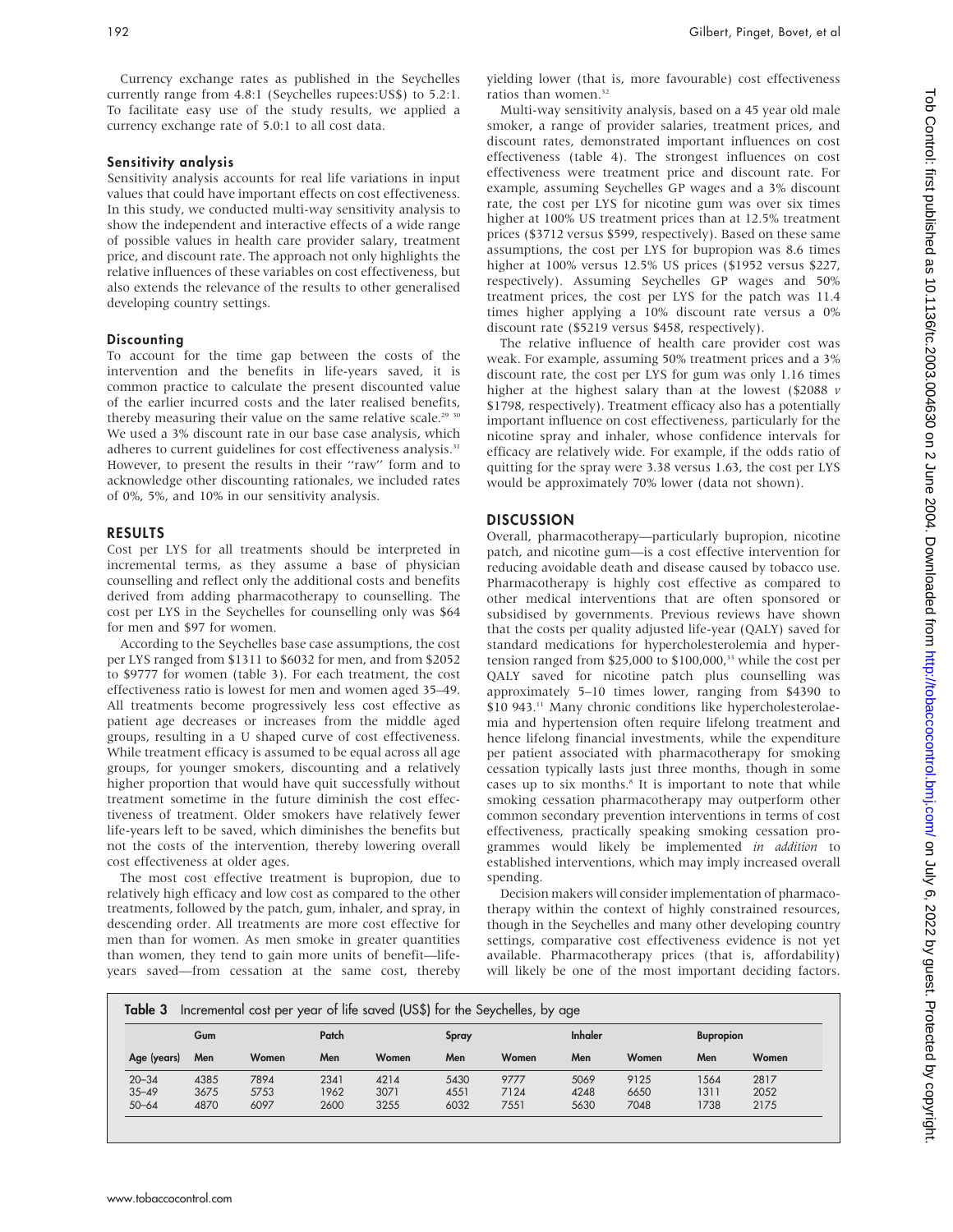|          |        | Gum                                                          |     |     |       | Patch |     |     |                                    | Spray |     |     |       | Bupropion |                         |                                   |                                      |
|----------|--------|--------------------------------------------------------------|-----|-----|-------|-------|-----|-----|------------------------------------|-------|-----|-----|-------|-----------|-------------------------|-----------------------------------|--------------------------------------|
| Discount | Salary | 100%                                                         | 50% | 25% | 12.5% | 100%  | 50% | 25% | 12.5%                              | 100%  | 50% | 25% | 12.5% | 100%      | 50%                     | 25%                               | 12.5%                                |
| $0\%$    |        |                                                              |     |     |       |       |     |     |                                    |       |     |     |       |           |                         |                                   |                                      |
|          |        | 901634671366893688888866<br>9016948 <b>6</b> 788888968668866 |     |     |       |       |     |     | $78899888888888877798383877788388$ |       |     |     |       |           | 88888768888515565888567 | 5.5.54499839595883939382928295295 | <b>S&amp;88555255645588745888885</b> |
|          |        |                                                              |     |     |       |       |     |     |                                    |       |     |     |       |           |                         |                                   |                                      |
|          |        |                                                              |     |     |       |       |     |     |                                    |       |     |     |       |           |                         |                                   |                                      |
|          |        |                                                              |     |     |       |       |     |     |                                    |       |     |     |       |           |                         |                                   |                                      |
| 3%       |        |                                                              |     |     |       |       |     |     |                                    |       |     |     |       |           |                         |                                   |                                      |
|          |        |                                                              |     |     |       |       |     |     |                                    |       |     |     |       |           |                         |                                   |                                      |
|          |        |                                                              |     |     |       |       |     |     |                                    |       |     |     |       |           |                         |                                   |                                      |
|          |        |                                                              |     |     |       |       |     |     |                                    |       |     |     |       |           |                         |                                   |                                      |
|          |        |                                                              |     |     |       |       |     |     |                                    |       |     |     |       |           |                         |                                   |                                      |
| 5%       |        |                                                              |     |     |       |       |     |     |                                    |       |     |     |       |           |                         |                                   |                                      |
|          |        |                                                              |     |     |       |       |     |     |                                    |       |     |     |       |           |                         |                                   |                                      |
|          |        |                                                              |     |     |       |       |     |     |                                    |       |     |     |       |           |                         |                                   |                                      |
|          |        |                                                              |     |     |       |       |     |     |                                    |       |     |     |       |           |                         |                                   |                                      |
|          |        |                                                              |     |     |       |       |     |     |                                    |       |     |     |       |           |                         |                                   |                                      |
| 10%      |        |                                                              |     |     |       |       |     |     |                                    |       |     |     |       |           |                         |                                   |                                      |
|          |        |                                                              |     |     |       |       |     |     |                                    |       |     |     |       |           |                         |                                   |                                      |
|          |        |                                                              |     |     |       |       |     |     |                                    |       |     |     |       |           |                         |                                   |                                      |
|          |        |                                                              |     |     |       |       |     |     |                                    |       |     |     |       |           |                         |                                   |                                      |
|          |        |                                                              |     |     |       |       |     |     |                                    |       |     |     |       |           |                         |                                   |                                      |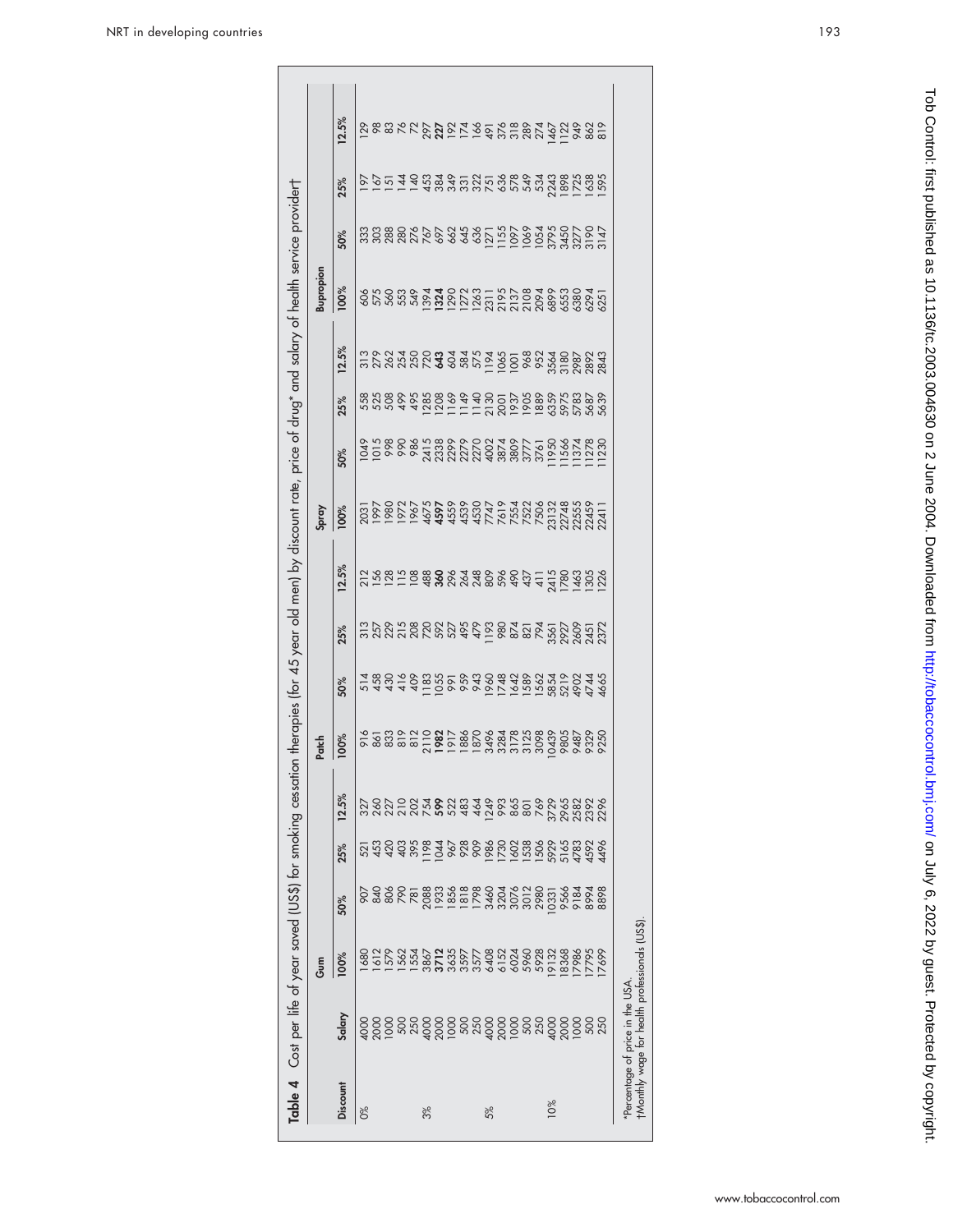Pharmaceutical prices can fall significantly when drugs are produced in developing countries. For example, 2003 prices of generic bupropion and nicotine gum manufactured in India can be as low as 12.5% of the US price (table 2) (Ceejay Healthcare Private Limited, personal communication, April 2003). Local production, however, may not be achievable in the short or medium term in many developing countries, depending on licensing, capital investment, technology requirements, and more generally, infrastructure capacity.

If developing countries being hit hard by the tobacco epidemic are to benefit from these effective and cost effective smoking cessation therapies, pharmacotherapy will need to become widely available at low cost from either local manufacturers or at significantly reduced prices from current leading manufacturers. Adding the most effective treatments to the World Health Organization's list of essential drugs would be an important early step toward improving the accessibility of pharmacotherapy for smoking cessation in the developing world.

The weak effect of the provider's salary in our study may imply that the *most competent* health care provider versus the least costly should oversee treatment provision and follow up counselling, though one provider may well meet both those criteria. For example, a pharmacotherapy programme in the Seychelles would likely be initiated with physician consultants providing treatment. Cost effectiveness would improve as GPs took over treatment management, but could be ideal if specialised nurses (under consultant supervision) managed treatment counselling and follow ups because of their training in behavioural therapy. Pharmacotherapy programmes limited to the non-prescription treatments—for example, gum and patch—could further extend provider roles to trained community health workers.

Applying a range of discount rates from 0–10% provides information about real investment opportunity costs (that is, trade-offs) that governments face upon implementing pharmacotherapy, which are determined by their levels of available resources and investment returns. A higher rate of discounting may better represent the situation of countries that have extremely constrained resources for public health spending. For example, the opportunity cost of implementing a pharmacotherapy programme in Rwanda, where life expectancy at birth is about 40 years and annual per capita health expenditure is \$10, may be much higher than it is in the Seychelles, where life expectancy at birth is about 70 years and annual per capita health expenditure is \$350.<sup>34 35</sup> (For comparison, annual per capita health expenditure is approximately \$4000 in some high income western countries.) The lowest income countries may have just enough resources to provide only the most basic vaccinations, and countries with high mortality rates may choose to prioritise interventions that avoid morbidity and mortality earlier in the lifespan.

Different discount rates may also reflect, in a very broad way, smokers' personal preferences regarding the trade-offs between smoking and health. These preferences may be influenced by smokers' understanding of the risks associated with smoking, perceived life expectancy, present quality of life, and the present value they assign to their future Increasing cessation among smokers alive today could avert millions of tobacco caused deaths that will otherwise occur over the next 50 years, a majority of which will be in developing countries. Several pharmacological smoking cessation therapies approximately double smokers' odds of quitting. These pharmacotherapies have been shown to be cost effective in developed country settings.

Pharmacological smoking cessation therapies appear to be highly cost effective in the Seychelles, a middle income country, as compared to other government sponsored health interventions. These pharmacotherapies could also be cost effective in lower income developing countries if they are made available for purchase at significantly reduced prices.

life-years—particularly as it relates to their socioeconomic status—that could potentially be lost because of smoking. It has been suggested that smokers who place a low value on these factors will be less motivated to quit.<sup>36</sup> This may reflect the perceived or actual situation of many smokers in developing countries, where many live in severe poverty and often face several, more acute threats to their wellbeing. This would imply that many smokers in developing countries would discount the benefits of cessation more heavily, particularly in low income, high mortality countries. This raises issues of equity and the need for special interventions targeting the poor. More research, including formal cessation monitoring, is needed to better understand smoking cessation behaviours in developing countries, as well as motivations to start and stop smoking.

This analysis has certain methodological limitations. Because of a lack of available data for the Seychelles and other developing countries, some assumptions in the analysis—fore example, efficacy of treatment—are based on data in western countries. Also, our analysis did not account for the health benefits to others of a smoker quitting. Nonsmokers who are exposed regularly to environmental tobacco smoke have a 20–30% increased risk of lung cancer and a 23% increased risk of heart disease.<sup>37</sup> <sup>38</sup> However, if indirect health benefits are taken into account, then indirect costs (for example, additional costs associated with diseases developed during life-years saved by the intervention) should arguably also be counted, and there is currently no clear consensus regarding this methodological issue for cost effectiveness studies.

## Conclusion

We found that pharmacotherapies for smoking cessation offered in the Seychelles and other developing country settings as adjuncts to brief physician counselling would be highly cost effective as compared to treating smokers with physician counselling alone and as compared to other common health interventions. One of the primary concerns among decision makers—perhaps even irrespective of cost effectiveness—will be the present affordability of these treatments. A key to widespread implementation of pharmacotherapy for smoking cessation in the developing world would be significantly reduced drug prices.

#### Authors' affiliations .....................

A Gilbert, P Bovet\*, J Cornuz†, F Paccaud, Institute of Social and Preventive Medicine, University of Lausanne, Lausanne, Switzerland C Pinget, Institute of Health Economics and Management, University of Lausanne

C Shamlaye, Ministry of Health, Victoria, Seychelles